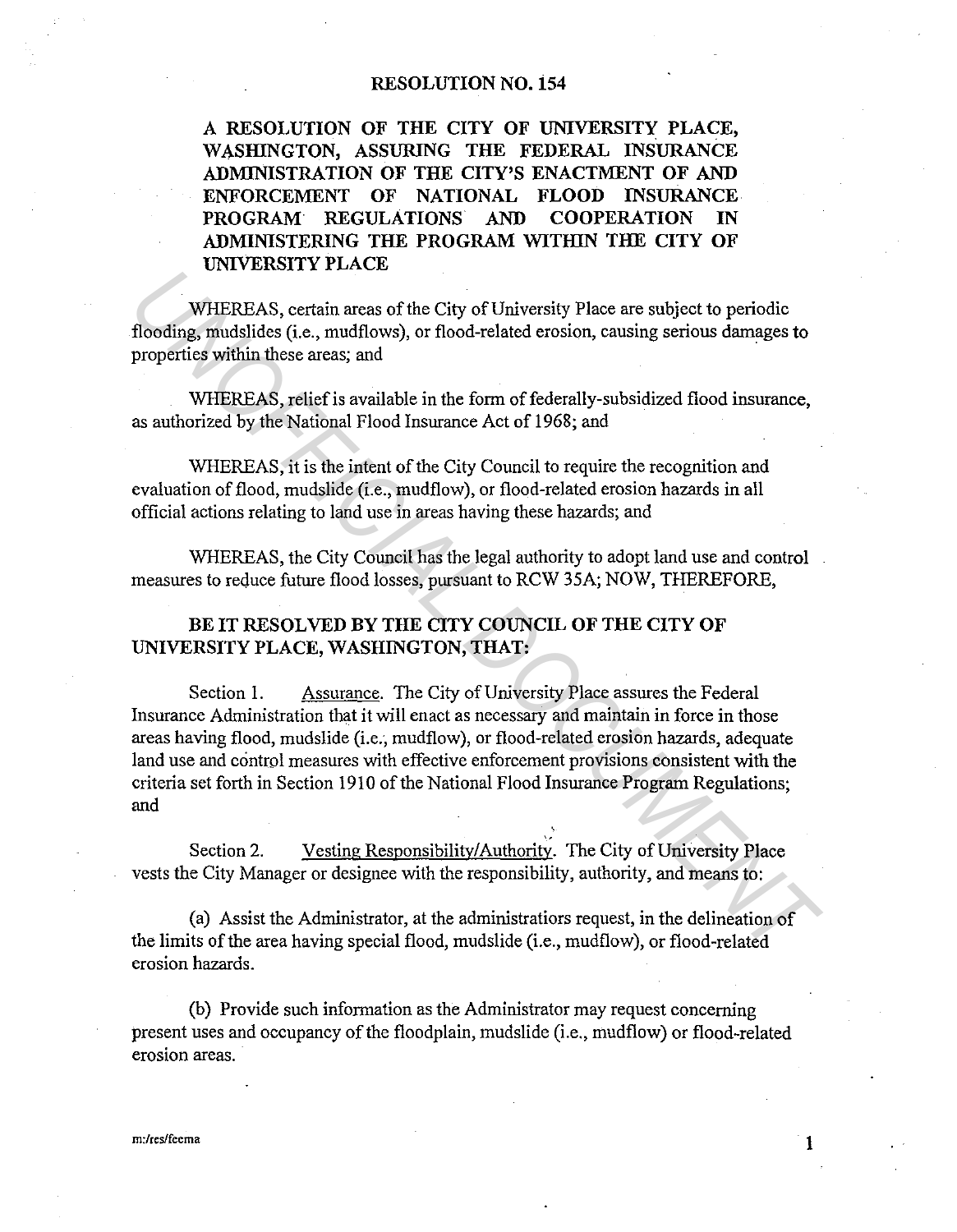(c) Cooperate with Federal, State, and local agencies and private firms which undertake to study, survey, map and identify floodplain, mudslide (i.e., mudflow) or flood-related erosion areas, and cooperate with neighboring communities with respect to management of adjoining floodplain, mudslide (i.e., mudflow) and/or flood-related erosion areas in order to prevent aggravation of existing hazards.

(d) Submit on the anniversary date of the community's initial eligibility an Annual Report to the Administrator on the progress made during the past year within the community in the development and implementation of floodplain management measures.

( e) Upon occurrence, notify the Administrator in writing whenever the boundaries of the community have been modified by annexation or the community has otherwise assumed or no longer has authority to adopt and enforce floodplain management regulations for a particular area. In order that all Flood Hazard Boundary Maps and Flood Insurance Rate Maps accurately represent the community's boundaries, include within such notification a copy of a map of the community suitable fot reproduction, clearly delineating the new corporate limits or new area for which the community has assumed or relinquished floodplain management regulatory authority.

Section 3. Appointment. The City of University Place appoints the City Manager or designee to maintain for public inspection and to furnish upon request, for the determination of applicable flood insurance risk premium rates within all areas having special flood hazards identified on a Flood Hazard Boundary Map or Flood Insurance Rate Map, any certificates of flood-proofing, and information on the elevation (in relation to mean sea level) of the level of the lowest habitable floor (including basement if . habitable) of all new or substantially improved structures, and include whether or not such structures contain a basement, and if the structure has been floodproofed the elevation (in relation to mean sea level) to which the structure was floodproofed. **Example 20** the distribution of *Deophamian* consideration of *Deophamian* consideration in which be Administrator in writing whenever the community has otherwise assumed or no longer has authority to adopt and enforce fl

Section 4. Other Official Actions. The City of University Place agrees to take such other official action as may be reasonably necessary to carry out the objectives of the program.

Section 5. Effective Date. This resolution shall take effect immediately upon adoption.

**ADOPTED BY THE CITY COUNCIL ON SEPTEMBER 2, 1997.** 

Linda Bird, Mayor